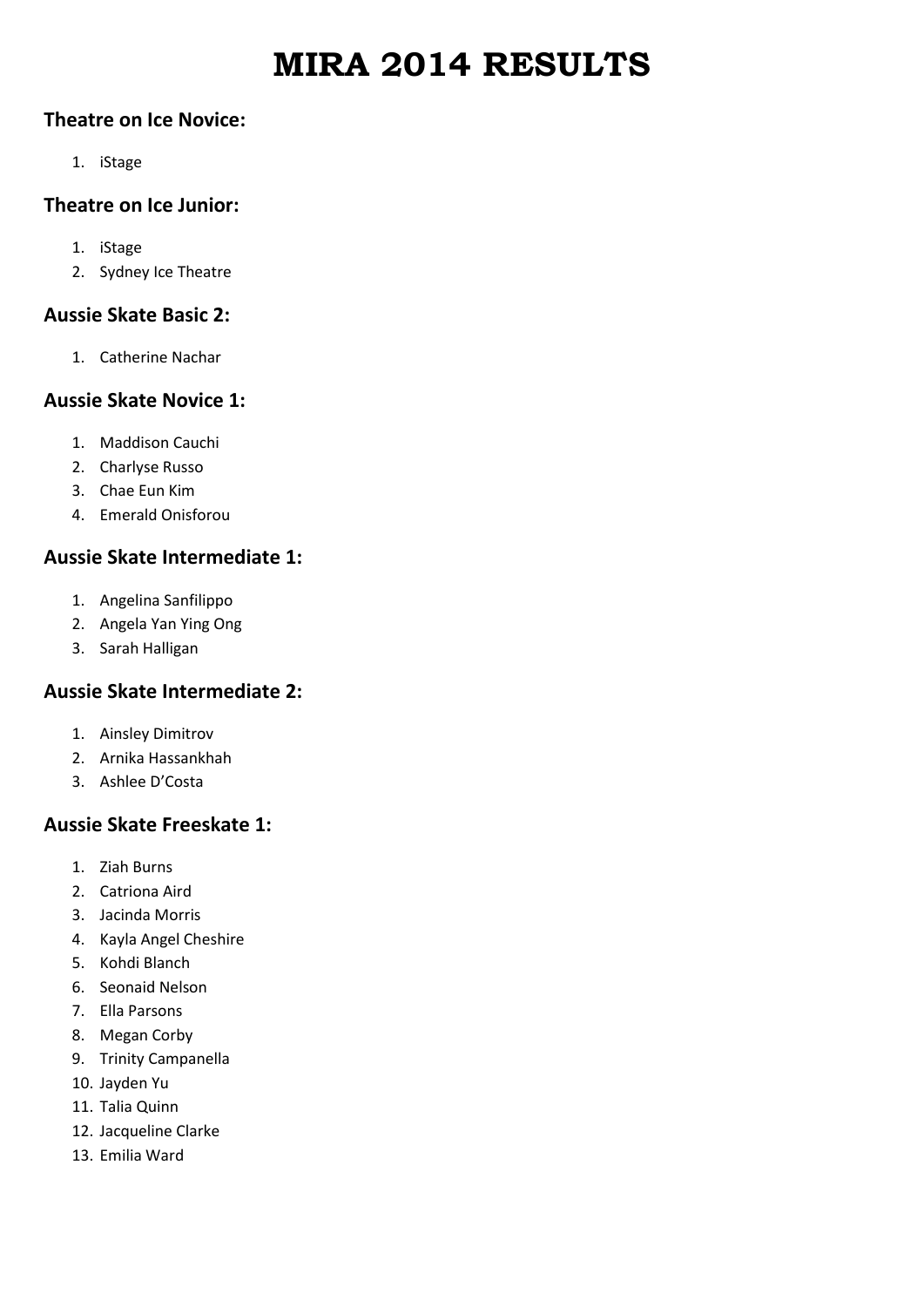# **Aussie Skate Freeskate 2:**

- 1. Alicia Amann
- 2. Rebekah Pearl
- 3. Emily Barrett
- 4. Reese Sayer
- 5. Lauren Howard
- 6. Christy Ju
- 7. Charlotte Yim
- 8. Melanie McDacy
- 9. Caitlin Yu
- 10. Olivia Spencer
- 11. Claire Hannigan

# **Aussie Skate Freeskate 3:**

- 1. Louella Chisholm
- 2. Emily Boffa
- 3. Holly Strizic
- 4. Melanie Hensley
- 5. Katie Hill

# **Aussie Skate Freeskate 4:**

- 1. Krissa Buch
- 2. Eimear McCaighy
- 3. Cheri Hui
- 4. Hanna Nash

# **Novelty Groups:**

- 1. Madagascar
- 2. Stage Left
- 3. Snowflakes
- 4. Frozen and Frostie

# **Adult Novelty Groups:**

- 1. Mousse, Shampoo and Hairspray
- 2. Ice Tune

# **Novelty Pairs:**

- 1. Romy Grogan & Bridie Roh
- 2. Emily Imber & Crystal Hook
- 3. Meagan Watson & Kitty Masters
- 4. Haylee Lucock & Brianna Webster
- 5. Sophie Moodie & Ava Zamprogno
- 6. Samantha O'Brien & Corban Goodsell
- 7. Felicity He & Carina Lu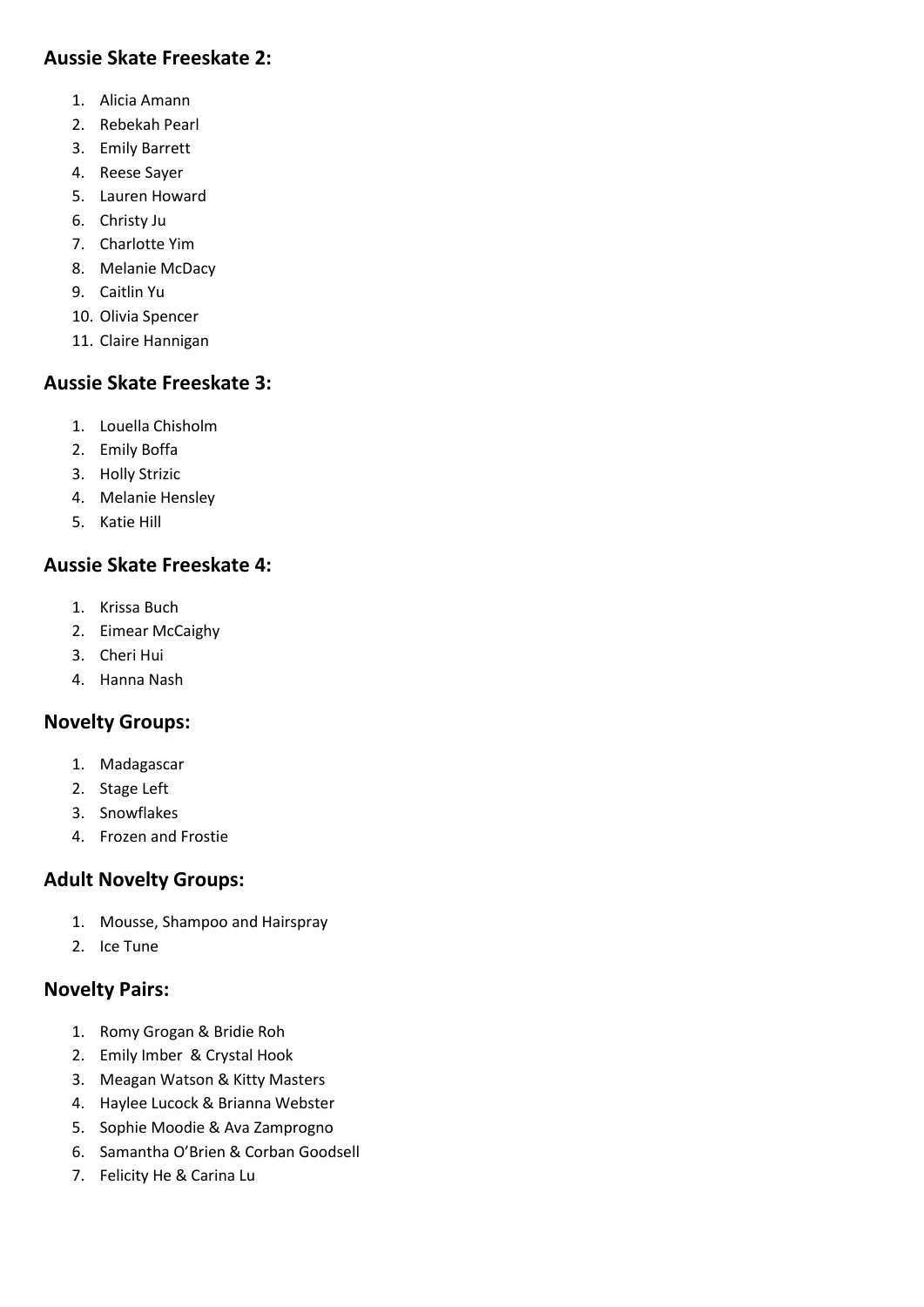### **Adult Novelty Dance:**

1. Heather Casey & Philip Mark Casey

#### **Synchronised Skating:**

1. Fire on Ice Novice

#### **Preliminary:**

- 1. Haylee Lucock
- 2. Melodia Zimmatore
- 3. Emily Harris
- 4. Brianna Webster
- 5. Grace Allen
- 6. Jessica Rowe
- 7. Jasmine Rahman
- 8. Chiara Minale
- 9. Yan Chin Liu
- 10. Olivia McDacy

#### **Elementary:**

- 1. Mikayla Nelson
- 2. Elena Armas
- 3. Emma Gliddon
- 4. Michelle Lin
- 5. Meagan Watson
- 6. Holli Lucock

# **Pre-Primary:**

- 1. Samantha Hall
- 2. Lauren Nelson
- 3. Elizabeth Thompson
- 4. Nadine Dracakis

# **Primary:**

- 1. Jordyn Caldwell
- 2. Danielle Gebser
- 3. Annaleigh Carter

#### **Intermediate:**

1. Kasia Bolesta

# **Novice:**

1. Jasmin Fernando